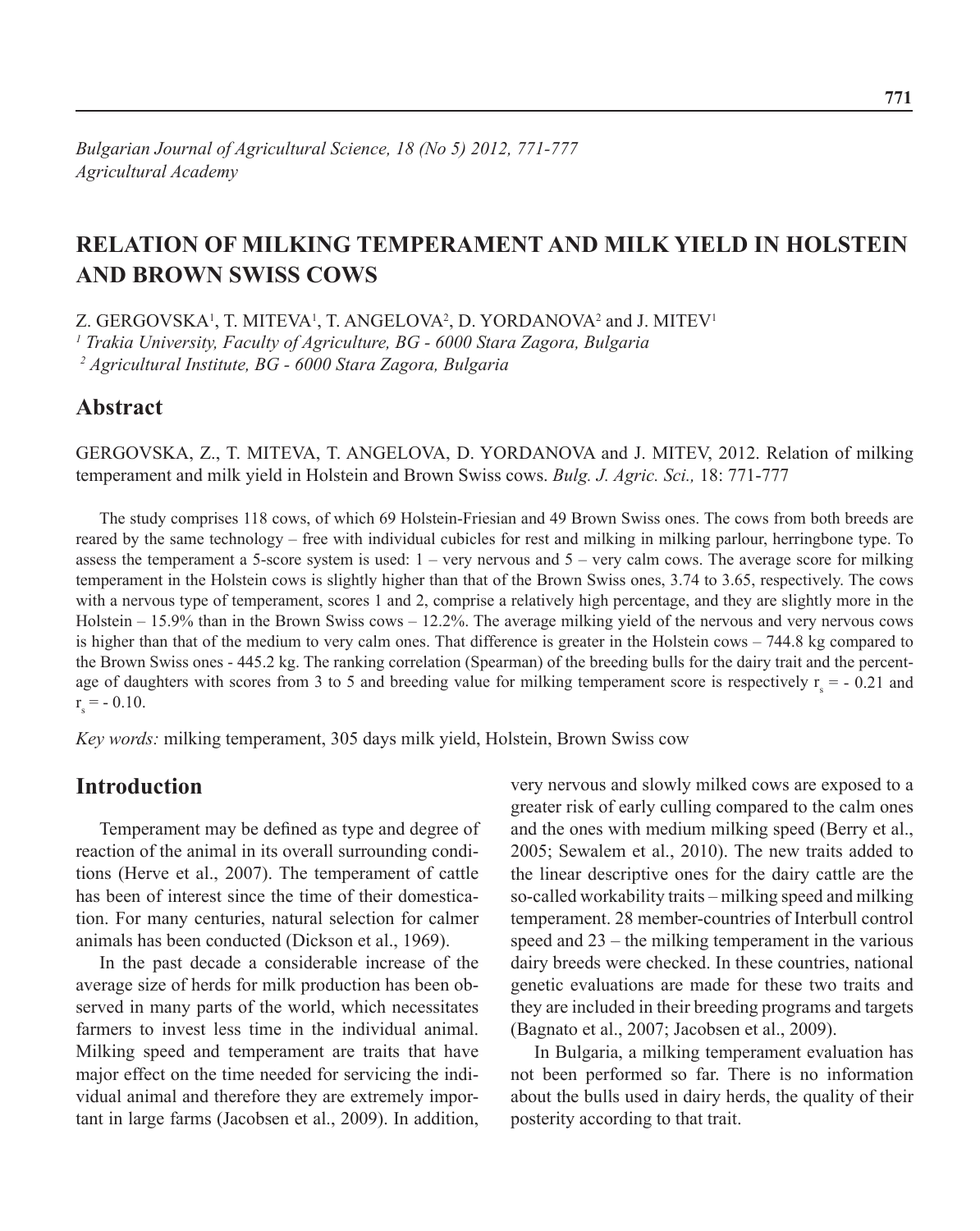The objective of the study is to find out the share of animals with various milking temperament and its relation to the milk yield of Holstein and Brows Swiss cows under conditions of the same herd.

## **Material and Methods**

The study comprises 118 cows, of which 69 Holstein-Friesian and 49 Brows Swiss ones from the cattle farm at the Agricultural Institute Stara Zagora.

Cows from both breeds are reared under the same technology – free in individual cubicles for rest and milking in a milking parlour, herringbone type. After 7-month pregnancy, heifers are placed together with the dry cows. Calving takes place in delivery cubicles where animals stay for a few days and primiparous are trained to be milked.

Reporting of the milking temperament has been made once during lactation and all currently milked cows from both breeds have been evaluated. The authors have made the evaluation during evening milking using information provided by the milkmen, too. To evaluate the temperament a 5-score system is used(at the bottom of the page).

For clearer reporting of some relations grouping of the milking temperament scores is also used, respectively: cows with nervous temperament – including scores 1 and 2 and cows with calm temperament – including scores 3, 4 and 5.

The data about the milk yield have been taken from the official farm control office. For the statistical processing the relevant modules from the STATISTICA 6 package have been used.

To obtain the breeding value estimations of the bulls on the studied traits the BLUP (Best Linear Unbiased Prediction) procedure of LSMLMW software package by Harvey W, 1987 has been used. The estimates have been obtained by using the following model:

$$
\begin{array}{l} Y_{ijkl} = \ \mu + \ P_i + L_j + e_{ijkl} \\ \text{Where:} \end{array}
$$

**Yijkl** is the dependant variable (milk yield for 305 day lactation and milking temperament score); **μ** is the population mean;  $P_i$  is the breed effect,  $L_j$  is the effect of the number of lactation, and  $\mathbf{e}_{ijk}$  is the effect of the non-included random factors. In presenting the results the breeding value is used presented as sum of the BLUP score and the mean for the model (**μ).**

## **Results**

The average values for the milk yield of the cows from the two breeds are very close and the Holstein cows have slightly higher milk yield for 305 days lactation (Table 1). However, they have lower percentage of fat and protein in milk compared to cows from the Brown Swiss breed, the difference is statistically significant at P<0,001. The average milking temperament score for the Holstein cows is slightly higher than that of the Brown Swiss ones, 3.74 to 3.65, respectively.

Figure 1 presents the distribution of cows (in  $\%$ ) according to the milking temperament score. In both breeds rather high is the percentage of very calm cows (score 5), 37.7% in the Holstein and 30.6 % in the Brown Swiss cows, respectively. In the Brown Swiss cows, a rather high percentage – 36.7% - of cows exhibiting restlessness during preparation and milking is

| Class | Definition     | Description of behaviour                                                                                                                                                                                                             |
|-------|----------------|--------------------------------------------------------------------------------------------------------------------------------------------------------------------------------------------------------------------------------------|
|       | Very nervous   | Very restless during preparation and milking itself, lift the leg, kick the machine and the milkman, move from one foot to another, slash with the tail, move on the bed (the place in the milking parlour), upon reaching tow       |
|       | <b>Nervous</b> | They look very restless during preparation and milking; sometimes kick the machine; move from one foot to another all the time; startle upon reaching an arm to them.                                                                |
|       | Medium         | Calm as a whole, but move a lot; they can sometimes lift a leg during preparation and milking, but without kicking; they often slash with the tail or sometimes look restless.                                                       |
|       | Calm           | Stand calm on the bedding (the milking place); do not show any restlessness during<br>preparation and milking, but may move frequently; shift their point of gravity from one<br>side onto the other; sometimes slash with the tail; |
|       | Very calm      | Never show restlessness; fully calm and obedient during preparation and milking itself;<br>the ideal dairy cow                                                                                                                       |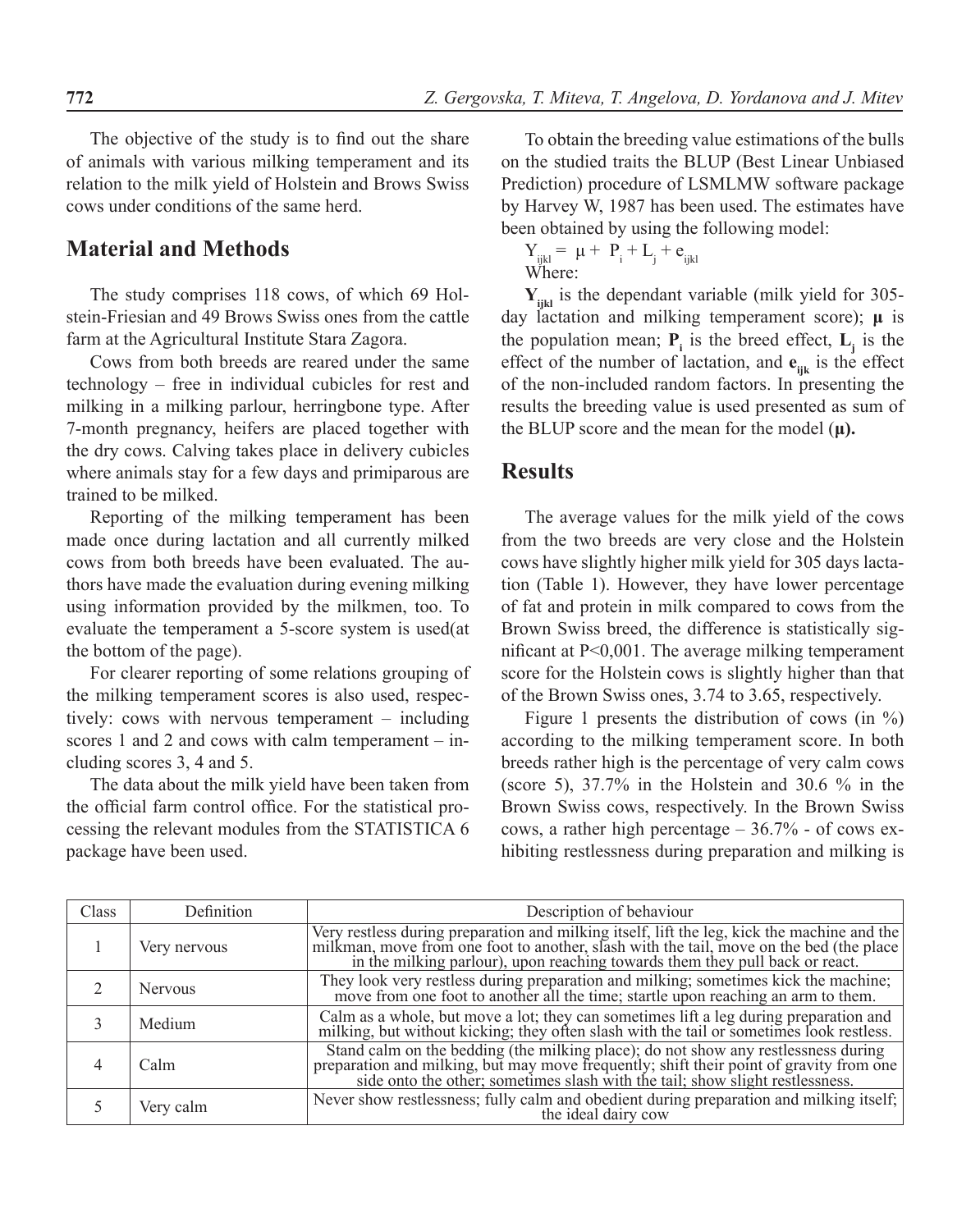reported - score 3. In cows from both studied breeds the share of those with score 2 is pretty equalе, the difference is in cows with score 1 (very nervous), and in the Brown Swiss ones they are almost half less than the Holstein, 4.1 and 7.5%, respectively.

In cows from both breeds in the studied herd, animals with nervous temperament, score 1 and 2, comprise relatively high percentage, being slightly more in the Holstein – 15.9% compared to the Brown Swiss  $cows - 12.2\%$  (Figure 2).

Both breeds and lactations (Table 2) report a difference in the mean milking temperament scores. Average

#### **Table 1**

**Average statistical data about cows from both breeds included in the study**

| <b>Traits</b>                | Holstien cows<br>$(n=69)$ | <b>Brown Swiss</b><br>cows $(n=49)$ |  |
|------------------------------|---------------------------|-------------------------------------|--|
|                              | $x \pm Sx$                | $x \pm Sx$                          |  |
| 305 days milk yield          | $6279.8 \pm 203.8$        | $6188.8 \pm 194.3$                  |  |
| Average % of milk fat        | $3.90 \pm 0.04$           | $4.16 \pm 0.04$                     |  |
| Average % of milk<br>protein | $3.29 \pm 0.02$           | $3.43 \pm 0.01$                     |  |
| Average temperament<br>score | $3.74 \pm 0.14$           | $3.65 \pm 0.16$                     |  |



**Fig. 1. Distribution of the cows (in %) depending of milking temperament estimates by breeds**

for both breeds, cows in first lactationа have the lowest temperament score – 3.43 and gradual increase in the score is observed with growing in the number of lactations, 3.72 in second and 3.85 in third and further lactations, respectively, the differences being not statistically significant. Breeds report a difference in the average scores of cows by lactations and the tendencies for change of the scores by lactations are not the same.

In the Holstein cows, there is no tendency for increase of the milking temperament score with the number of lactation and the differences are not statistically significant. In the Brown Swiss cows clearly expressed is the tendency for increase of the score with increasing the number of lactation and the differences between the average score of cows at I<sup>-st</sup> and II-nd and III-rd and further lactation are statistically significant at  $P<0.05$ and P<0.01. In cows from the Brown Swiss breed, a difference is observed mainly between the scores at first lactation and the older cows. On Figures 3 and 4 the distribution in percentage of cows is presented depending on the number of lactation and the grouped temperament scores. In the Holstein cows the percentage of animals with nervous milking temperament



**Fig. 2. Distribution of the cows (in %) depending of grouped milking temperament estimates by breeds**

#### **Table 2**

| Average values of milking temperament scores depending on the number of lactation and breed |  |
|---------------------------------------------------------------------------------------------|--|
|                                                                                             |  |

| Number of lactations                  | Total for both breeds |                 |    | Holstein cows   | Brown Swiss cows |                    |
|---------------------------------------|-----------------------|-----------------|----|-----------------|------------------|--------------------|
|                                       |                       | $x \pm Sx$      |    | $x \pm Sx$      |                  | $x \pm Sx$         |
| L-st lactation                        |                       | $3.43 \pm 0.22$ | 16 | $3.88 \pm 0.33$ | 19               | $3.05 \pm 0.27$ ab |
| II-nd lactation                       | 25                    | $3.72 \pm 0.22$ | 16 | $3.56 \pm 0.30$ |                  | $4.00 \pm 0.29$ a  |
| $\geq$ III-rd lactation               |                       | $3.86 \pm 0.14$ | 37 | $3.76 \pm 0.18$ |                  | $4.05 \pm 0.21$ b  |
| $P_1 \cap Q_2 = 1$ $P_2 \cap Q_3 = 1$ |                       |                 |    |                 |                  |                    |

a - P< $0.05$ ; b - P< $0.01$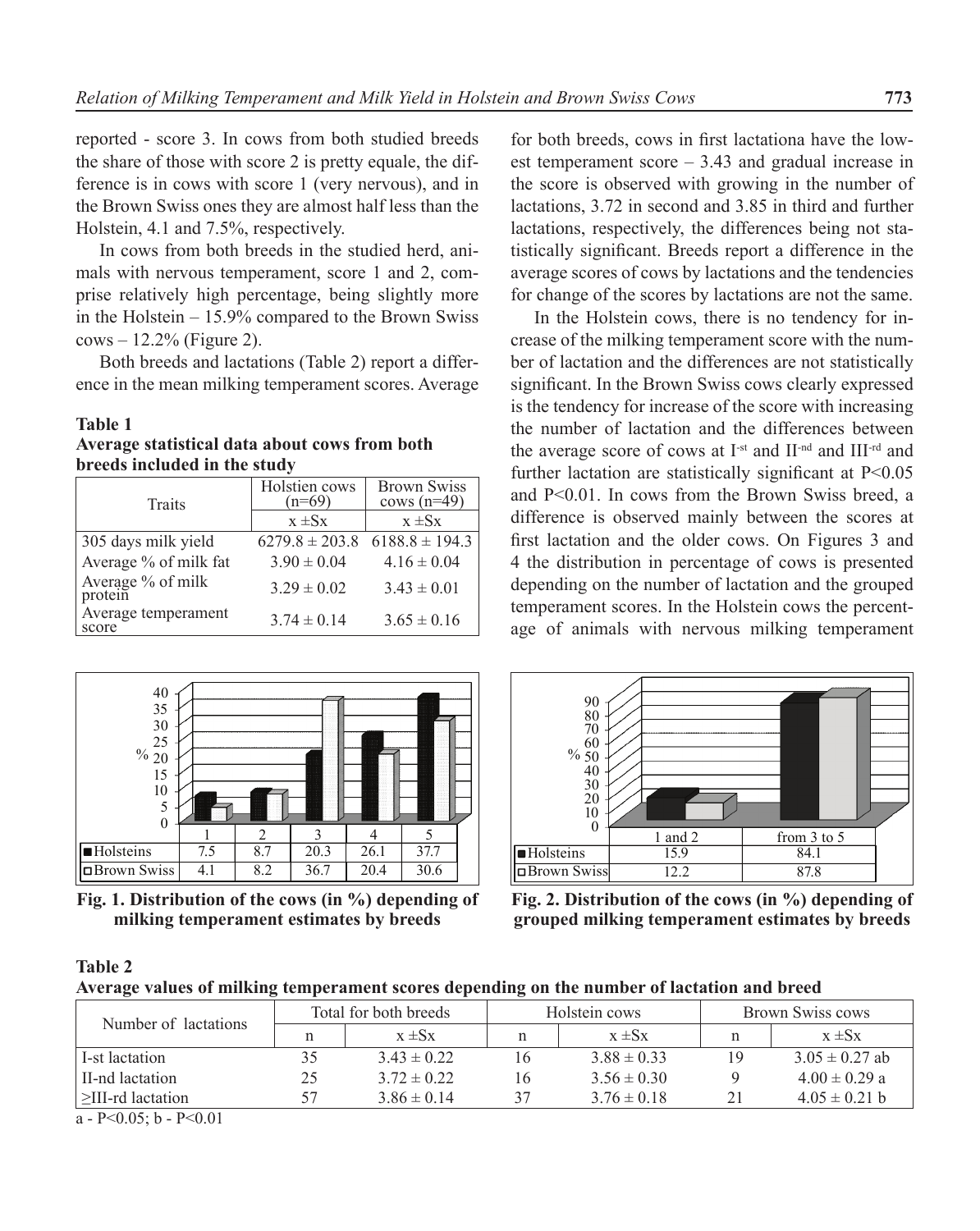

**Fig. 3. Distribution of the Holstein cows depending of grouped milking temperament estimates by lactations**



**Fig. 5. Mean 305 days milk yield depending of milking temperament estimates by breeds**

(scores 1 and 2) is relatively high both in first and later lactation with slight decrease from 18.8 to 15.1%.

Quite different are things with cows from the Brown Swiss breed, fig. 4. In first lactation very high percentage  $-26.35$  - is reported for cows with nervous temperament and very low in second and further lactations – only 3.3%. That corresponds to a very high percentage of medium to very calm cows (scores from 3 to 5) in cows on  $II^{\text{-nd}}$  and further lactations – 96.7%.

The average milk yield of cows in both breeds according to the temperament score is presented on Figure 5. There is clearly stated tendency in cows from both breeds for higher milk yield of the ones with nervous and very nervous reactions during milking (scores 1 and 2). In cows with scores from 3 to 5 in both breeds a variation of the average milk yield is observed with no specific regularity, but in any case lower than that of the cows with scores 1 and 2.



**Fig. 4. Distribution of the Brown Swiss cows depending of grouped milking temperament estimates by lactations**



**Fig. 6. Mean 305 days milk yield depending of depending on the grouped temperament scores**

For clearer reporting of that difference, Figure 6 presents the average milk yield for normal lactation of cows from both breeds depending on the grouped temperament scores. The average milk yield of the nervous and very nervous cows is higher than that of the medium to very calm ones. That difference is greater in the Holstein cows – 744.8 kg, compared to the Brown Swiss ones - 445.2 kg.

In Table 3 the breeding values of bulls with more than 5 daughters in the herd are given. Only bull No. 190740 is Brown Swiss, the other four bulls are Holstein. In the Brown Swiss cows, there is no other bull with more than 5 daughters in the studied herd. Bulls Nos. 2205349 and 228685 have no daughters with scores 1 and 2 in that herd. Their temperament breeding values for the daughters are over 4, for the first one the temperament breeding value is 4.35, which shows that most daughters of the bull are very calm at milk-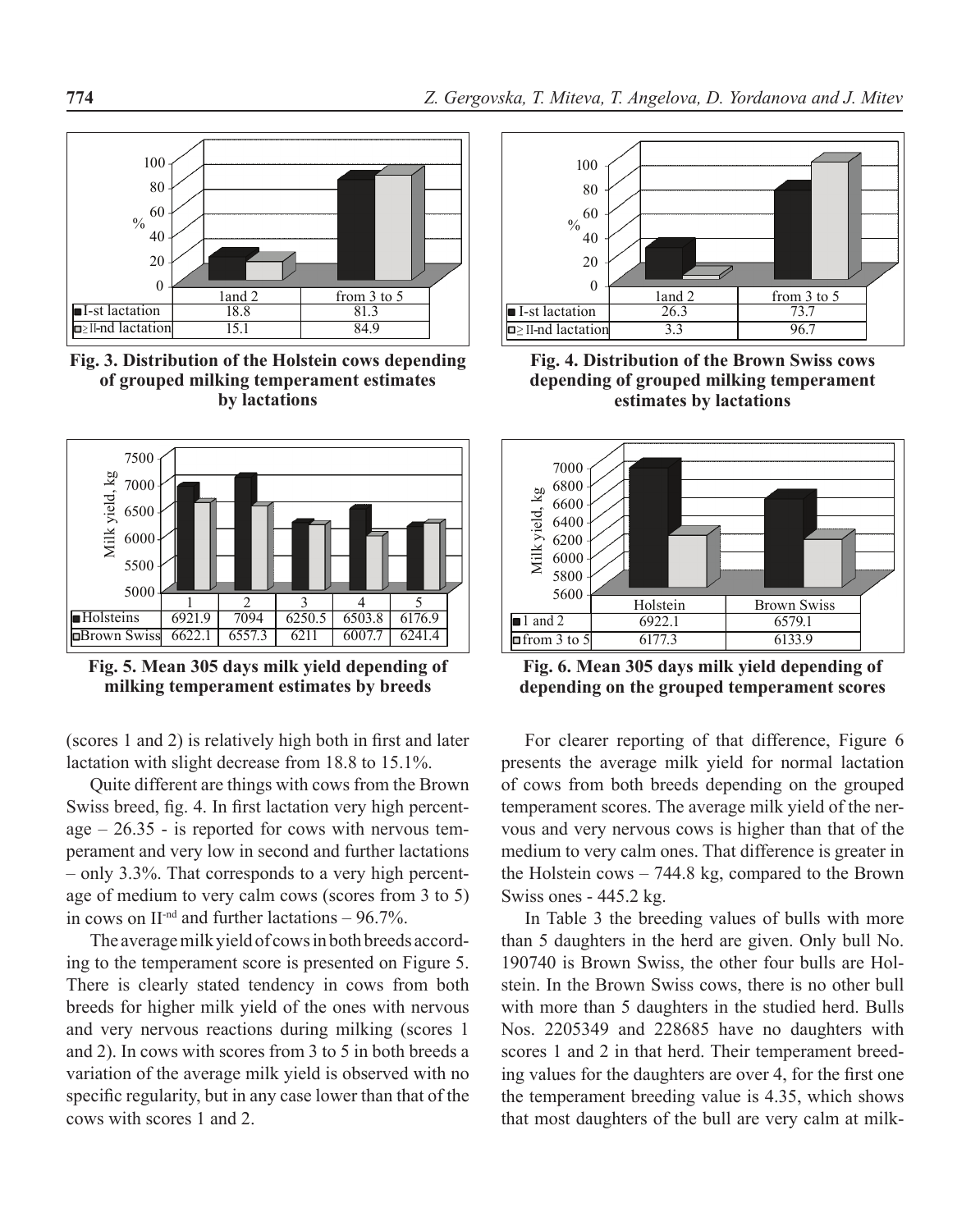| IVI JUJ UAVS |                                         |      |                                           |      |                                         |      |
|--------------|-----------------------------------------|------|-------------------------------------------|------|-----------------------------------------|------|
| No of bull   | Daughters with score<br>from $3$ to $5$ |      | Breeding value for 305<br>days milk yield |      | Breeding value for<br>temperament score |      |
|              | $\%$                                    | rank | kg                                        | rank | score                                   | rank |
| 5003755      | 75                                      |      | 5811,4                                    |      | 3.09                                    |      |
| 2205349      | 100                                     |      | 5935,2                                    |      | 4,35                                    |      |
| 228685       | 100                                     |      | 5768,9                                    |      | 4,05                                    |      |
| 5003832      | 83,3                                    |      | 6412,2                                    |      | 3,47                                    |      |
| 190740       | 78,3                                    |      | 6016.5                                    |      | 3.33                                    |      |

**Ranking of bulls with more than 5 daughters in the herds by the traits milking temperament and milk yield for 305 days**

ing. However, the daughters of these two bulls have relatively low milk yield. The highest is the milk yield of the daughters of bull No. 5003832 followed by No. 190740, but respectively they have greater number of daughters that react nervously and very nervously when milked, 18.7 and 21.7 %, respectively. The worst combination from both traits can be the daughters of bull No. 5003755. Of all daughters from that bull 25%, react nervously and very nervously when milked. The breeding value for temperament evaluation of the daughters is the lowest  $-3.09$ , and the breeding value for milk yield for 305 days lactation is one of the lowest.

The correlation between ranks (Spearman) of the bulls for breeding value for milk yield and the percentage of daughters with scores from 3 to 5 and the breeding value for milking temperament score is  $r_s = -0.21$ and  $r_s = -0.10$ , respectively.

## **Discussion**

**Table 3**

The average milking temperament scores of cows from both breeds in the studied herd have mean values 3.74 and 3.65, respectively. That defines animals as medium calm. Abe et al. (2002) evaluate the milking temperament of Holstein cows in Japan and the scale they use is reverse to the one used in most countries and by us, respectively:  $1 - \text{very calm and } 5 - \text{very nervous}$ cow. The mean score obtained by the authors is 2.31, which is similar to our results.

In the herd there is a relatively high percentage of cows with very calm temperament (score 5) over 30 % in both breeds and in the Holstein the percentage is slightly higher. In the Brown Swiss cows the highest is the percentage of the ones with score 3. The share of

cows with nervous and very nervous temperament is rather low in both breeds having in mind that selection by that trait has never been made in our country. High percentage of very nervous cows is reported especially in the Holstein ones. Van Doormal (2007) states only 1 % of cows with score 1 for the Holstein and Brown Swiss breeds in Canada. Totally, the percentage of cows with scores 1 and 2 for both breeds is about 10, while in the studied herd that percentage is higher. In addition, Van Doormal (2007) states very low percentage of the very calm cows from breeds, 5.1 and 3.8 %, respectively. The prevailing share is of cows with scores 3 and 4 (calm and medium calm) in the populations of both breeds in Canada, over 40%.

More important in terms of the normal course of the preparation and actual milking of the animals are the reactions corresponding to scores 1 and 2. These animals do not allow the udder to be cleaned well before milking, they periodically remove the machine during milking and also prevent normal final milking. All this slows down the overall process of milking on the farm and often leads to culling of these cows for various reasons, mostly mastitis. For all breeds in Canada the standard mean ratio of scores 1 and 2 compared to scores from 3 to 5 is adopted to be 10:90% (Van Doormal, 2007). These rates for cows of both breeds in the studied herd are higher, 15.9 and 12.2% for the Holstein and the Brown Swiss, respectively. Thus the relative share of cows with desirable temperament, scores from 3 to 5, are 84.1 and 87.8%, respectively. Abe et al. (2002) in his study for the Holstein cows find out that the very calm and calm cows are 63% and those with undesirable temperament – nervous and very nervous, are 9%.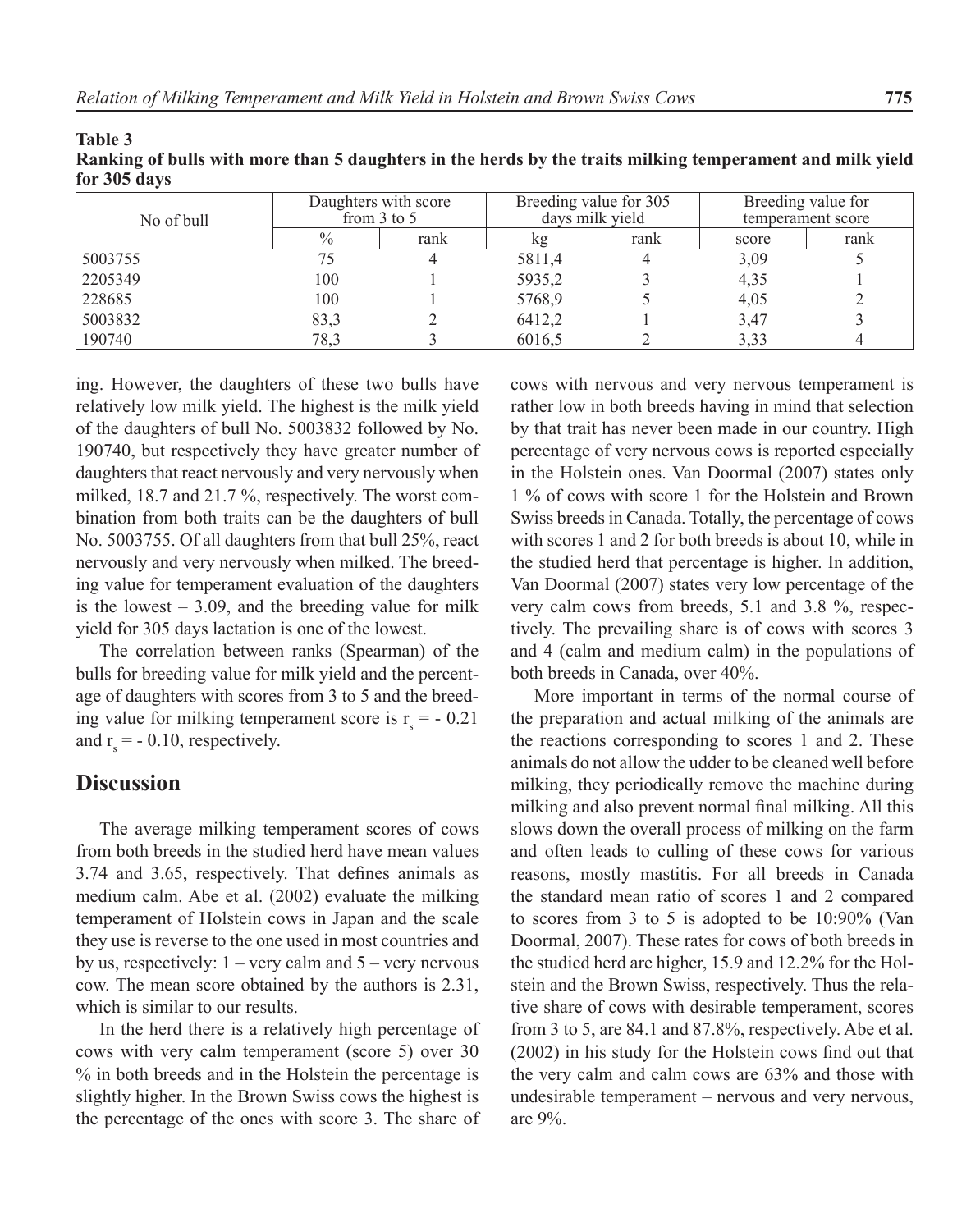The highest percentage of calm animals reported by Sewalem et al. (2010) is the cows from the Dairy Shorthorn – 93.36 and Jersey – 91.06%. For the period from 2001 to 2008, a slight increase in the relative share of nervous and very nervous animals is observed in almost all breeds in Canada.

The mean scores for milking temperament vary in cows depending on the number of lactation. Totally, for both breeds an increase of the score from first to third and higher lactation is reported. This can be accounted for by culling of cows with more nervous temperament at later lactations, possible getting used to milking with age, etc. Sewalem et al. (2010) found a statistically significant relationship between milking temperament and the culling rate. Very nervous cows are in risk of culling at 26, 23 and 46% compared to the very calm ones, respectively for the Holstein, Ayrshire and Jersey.

In the Brown Swiss cows in the studied herd the high percentage of cows at first lactation with scores 1 and 2 is due to the fact that all these animals are daughters of the same bull (No. 190740). This bull has a great number of daughters in the herd and the majority of them are in first-lactation (10) and 3 are in second and third lactation. In older cows isolated cases of animals with score 2 are reported and they are daughters of different bulls. This fact shows the need for control and selection for this trait. Abe et al. (2002) study the factors affecting the milking temperament of Holstein cows. They report reliable difference in the temperament between primaparous and older cows and in the progeny of different bulls. No statistically reliable difference in temperament has been found depending on the size of farm.

There are few studies on the relationship between productive traits and milking temperament. Most results show a low correlation between them. Although the differences are not statistically significant, the results of this survey indicate that cows with more nervous temperament have higher milk yield than those with calmer milking temperament. Sullivan and Burnside (1988) found out that the milking temperament has negative correlation with the milk yield (-0.17), but it has high correlation with aggressiveness in feeding, and it in turn is in positive correlation with milk yield (0.23). Summarized, this means that cows exhibiting

more nervous reactions in milking (scores 1 and 2) have more aggressive behaviour in feeding to other animals in the group. This gives them longer and more food intake and consequently has a positive effect on productivity.

The inheritance ratio of the milking temperament trait is relatively low  $-0.128$  (Sewalem et al., 2011). Some writers obtain slightly higher values. Halle-Mariam and Godard (2010) show slightly higher value in the registered (0.20) compared to the commercial herds (0.09) in Australia. Despite the low rate of inheritance, due to its low but negative correlation with milk productivity and effect on the efficiency of production, the temperament trait is included as a selection trait in many countries.

From the bulls used in the studied herd with more than five daughters, there are only two whose daughters are 100% with scores from 3 to 5. In the other daughters from 75 to 83.3% are with desirable milking temperament. These deviations are not large, given that selection for that trait is not done. However, this may be because it's still a small number of daughters. Muray (2008) states an average for the evaluated Holstein bulls 90.2% daughters with milking temperament scores from medium to very calm, and the variation in the bulls is from 70 to 97%.

The correlations between the ranks of bulls for breeding value for milk yield and temperament and for percentage of daughters with desirable temperament have low and negative value  $r_s = -0.10$  and -0.20, which means that in a selection for milk yield only there is a risk of increasing the number of animals with undesirable milking temperament. Sewalem et al. (2011) found very low correlations between the breeding values bulls for temperament and the other traits, such as productive, reproductive and conformation traits.

## **Conclusions**

The average score for milking temperament in Holstein cows is slightly higher than that of the Brown Swiss ones, 3.74 to 3.65 respectively. Cows with nervous type of temperament, scores 1 and 2, comprise a relatively high percentage, slightly more in the Holstein - 15.9%, compared to the Brown Swiss cows - 12.2%. The av